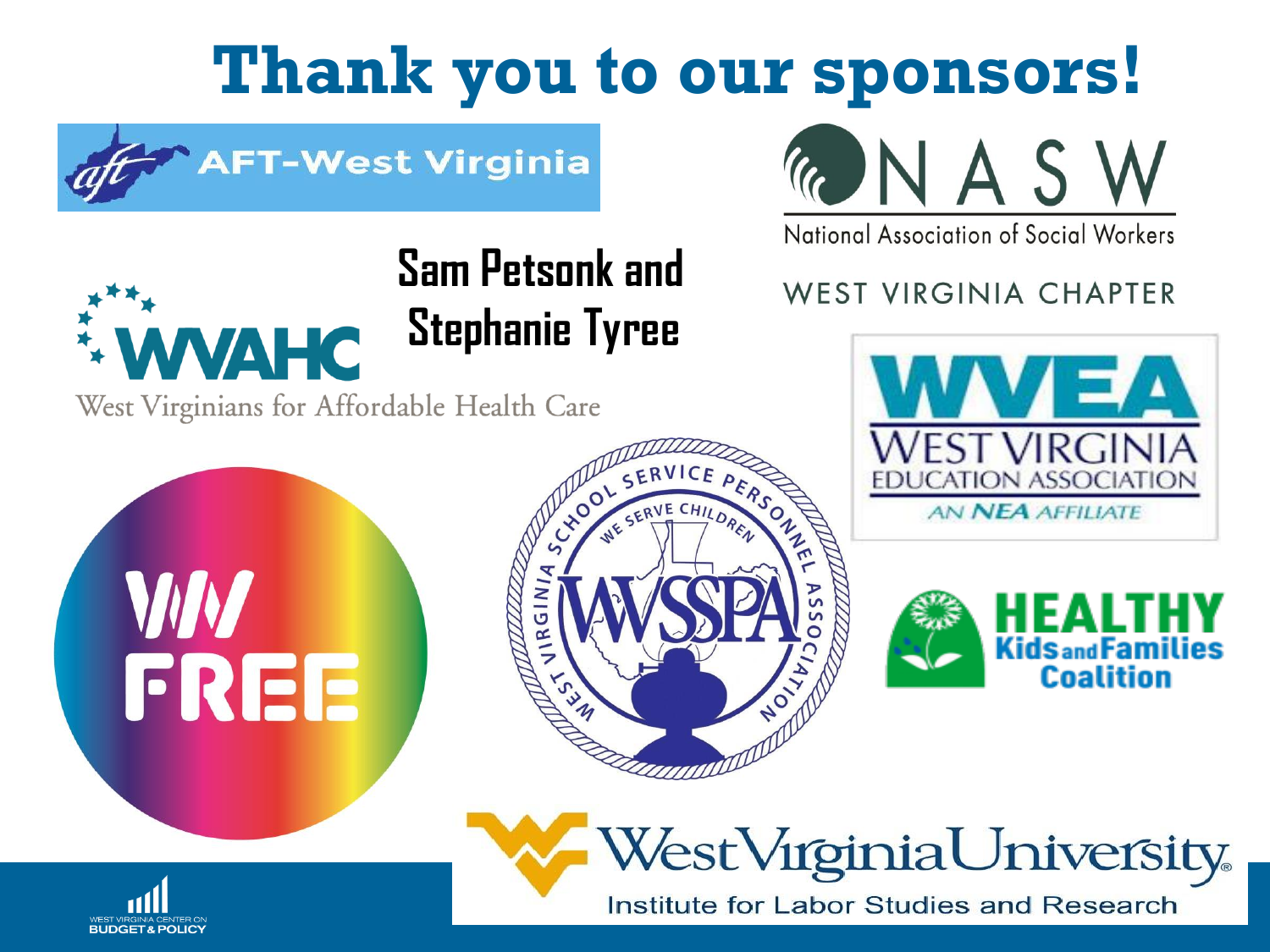

wvpolicy.org | @WVCBP

# **Missed Opportunities:**  Overview of Governor's Proposed FY 2020 State Budget

**Ted Boettner** Executive Director West Virginia Center on Budget & Policy **6 th Annual WVCBP Budget Breakfast**  Charleston Marriott Town Center January 16, 2019 – 7:30am-9am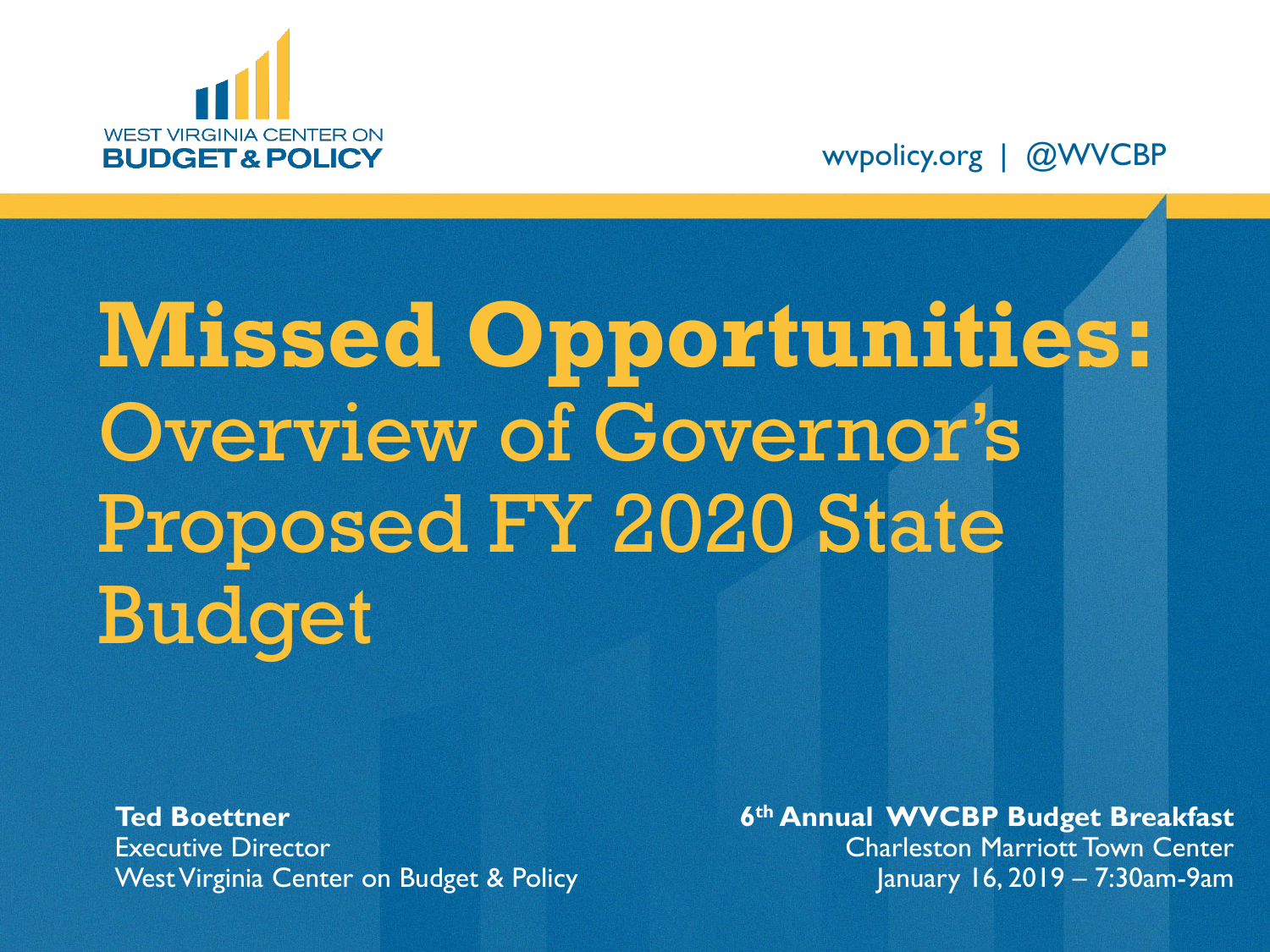### **Presentation Overview**

- **Overview of Governor Justice's FY 2020 Budget:** 
	- Budget Increases
	- Budget Reductions
	- Revenue Projections

#### • **Tax and Budget Trends:**

- The Lost Decade
- Higher Education
- Foster Care Services
- GRF collections as share of state economy

#### • **Tax Proposals**

- Who Pays? State and Local Taxes in WV
- Elimination of income tax on Social Security
- Phase out of industrial personal property taxes

#### • **Policies to Power Shared Prosperity**

- Avoiding the "resource curse"
- Invest in our future by raising needed revenue
- Building a stronger middle class

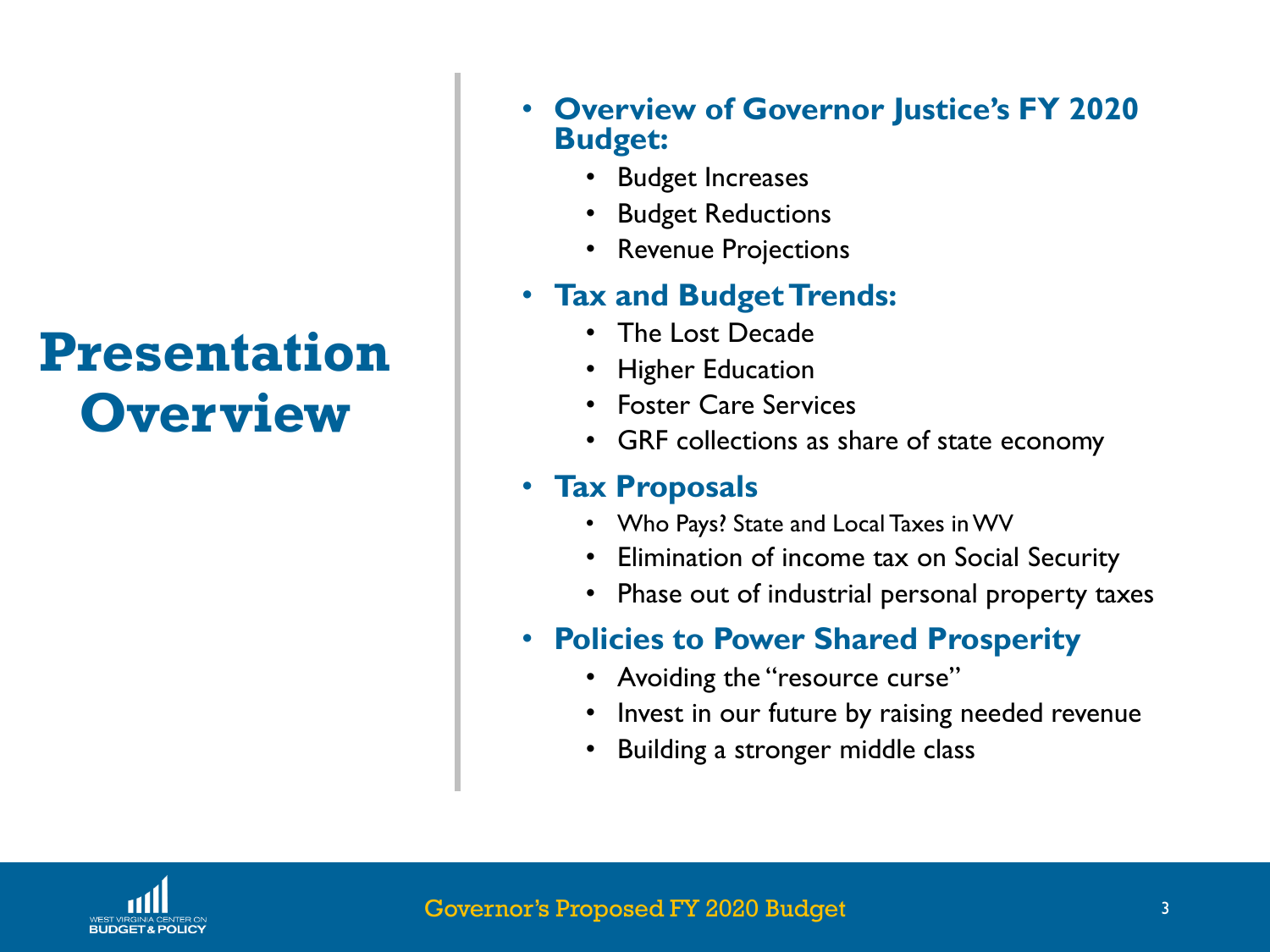# **Governor's FY 2020 Appropriated Budget**

| <b>Special Fund: \$1.5B</b><br>(Fees, Licenses, Permits, Earmarked Taxes)                                                    |  | <b>State Road Fund: \$1.38B</b><br>(Gas Taxes, DMV Fees, Federal \$)                  |                                      |
|------------------------------------------------------------------------------------------------------------------------------|--|---------------------------------------------------------------------------------------|--------------------------------------|
| <b>General Fund:</b><br>\$4.68B<br>(Schools,<br><b>Health/Human Services,</b><br>Colleges, Corrections,<br>3 Branches, etc.) |  | <b>Federal Funds:</b><br>\$5.74B<br>(Medicaid/Block Grants<br>/Other)                 | $Total =$<br>\$13.7<br><b>Billon</b> |
|                                                                                                                              |  | Lottery Funds: \$418M<br>(Earmarked for Higher Ed, K-12, Seniors, General Fund, etc.) |                                      |

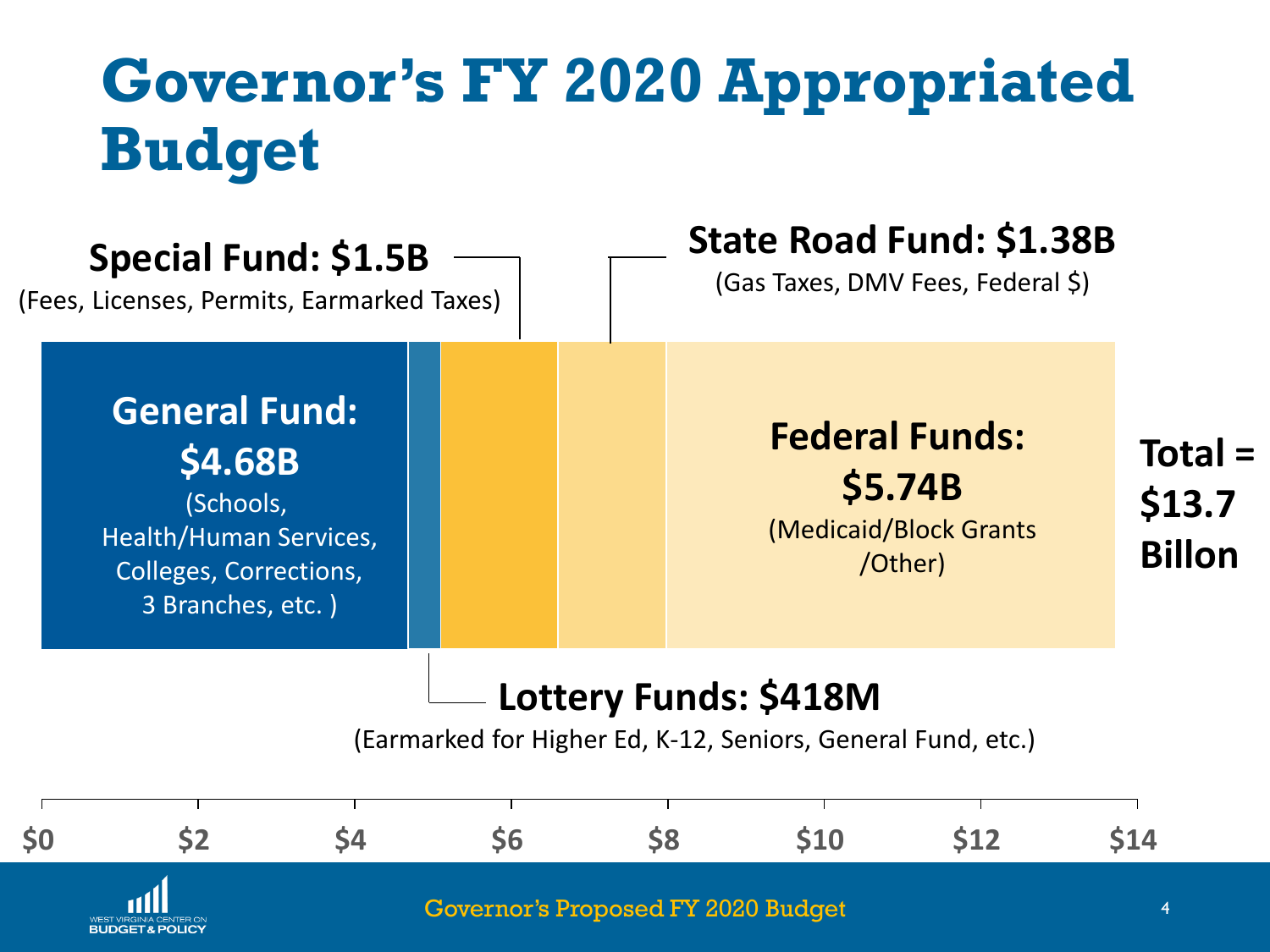### **Governor's Proposed Base Budget Appropriations Fiscal Year 2020 = \$5.028 Billion**





Governor's Proposed FY 2020 Budget 5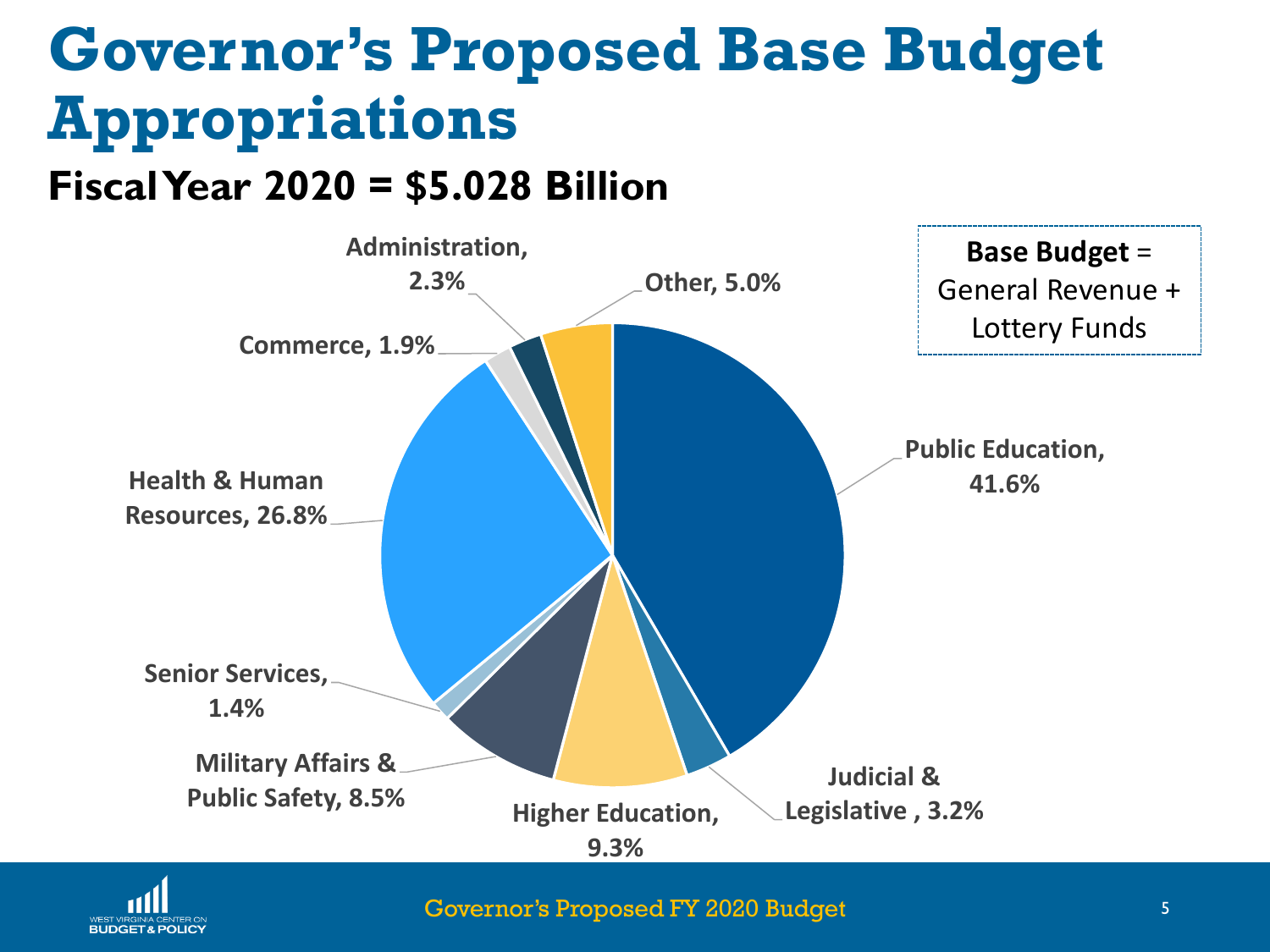# **Governor's Base Budget Proposals**

**FY 2019 Supplementals and FY 2020 Base Budget Increases**



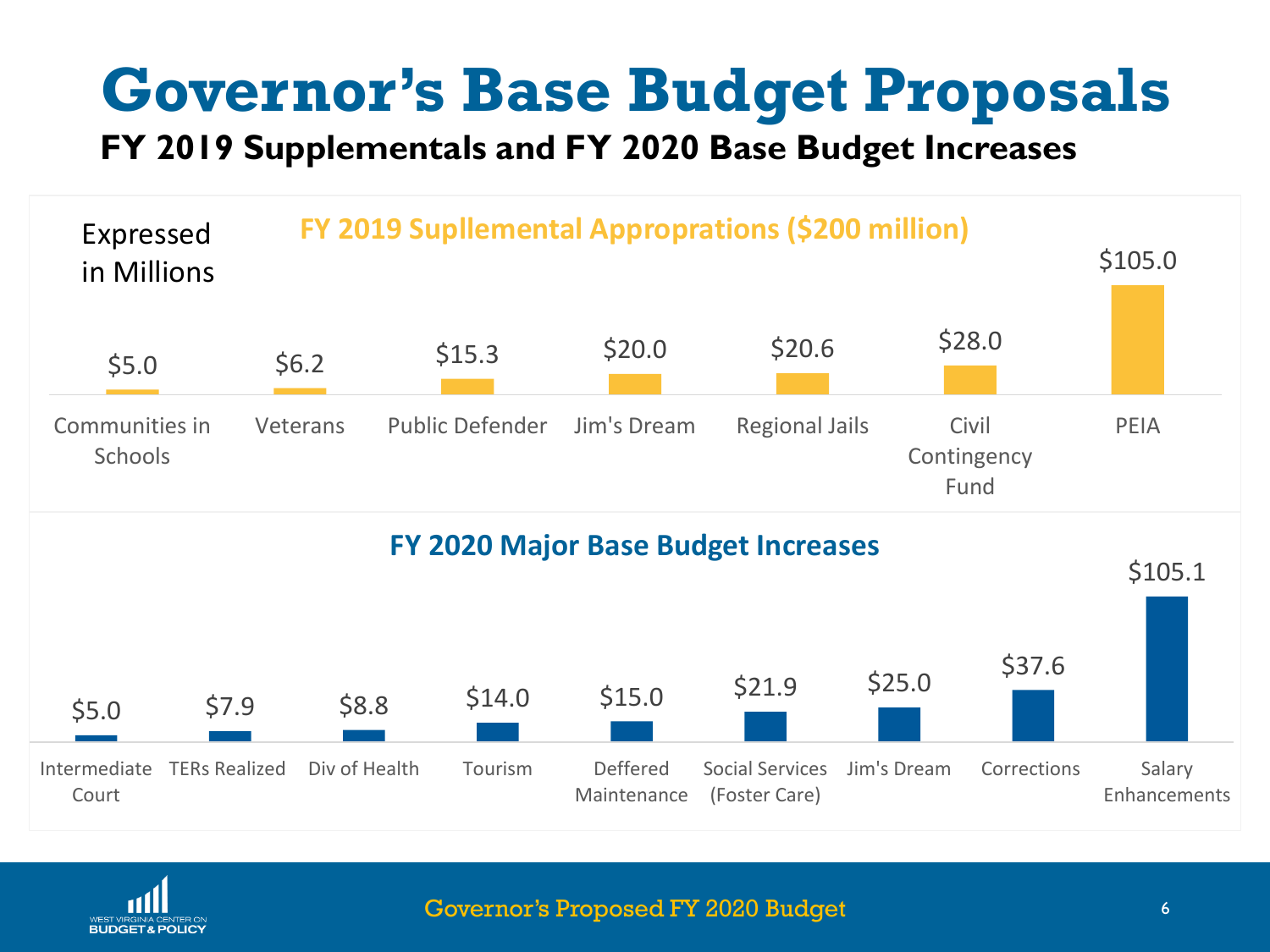

# Governor's Base Budget Proposals

**FY 2020 Major Base Budget Decreases**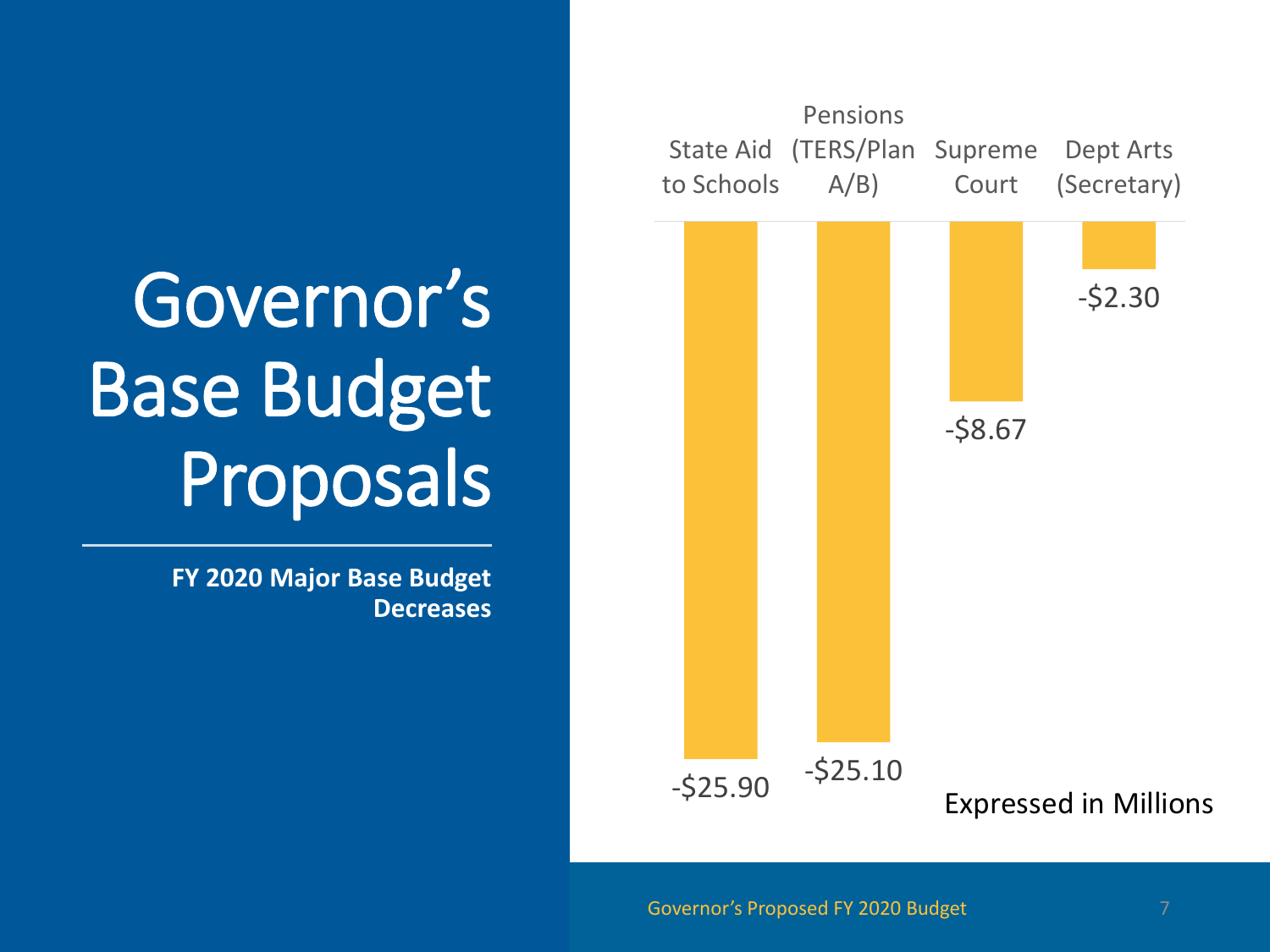# **Governor's Proposed Base Budget Revenues**

### **Fiscal Year 2020 = \$5.028 Billion**





Governor's Proposed FY 2020 Budget 8 and 8 and 8 and 8 and 8 and 8 and 8 and 8 and 8 and 8 and 8 and 8 and 8 and 8 and 8 and 8 and 8 and 8 and 8 and 8 and 8 and 8 and 8 and 8 and 8 and 8 and 8 and 8 and 8 and 8 and 8 and 8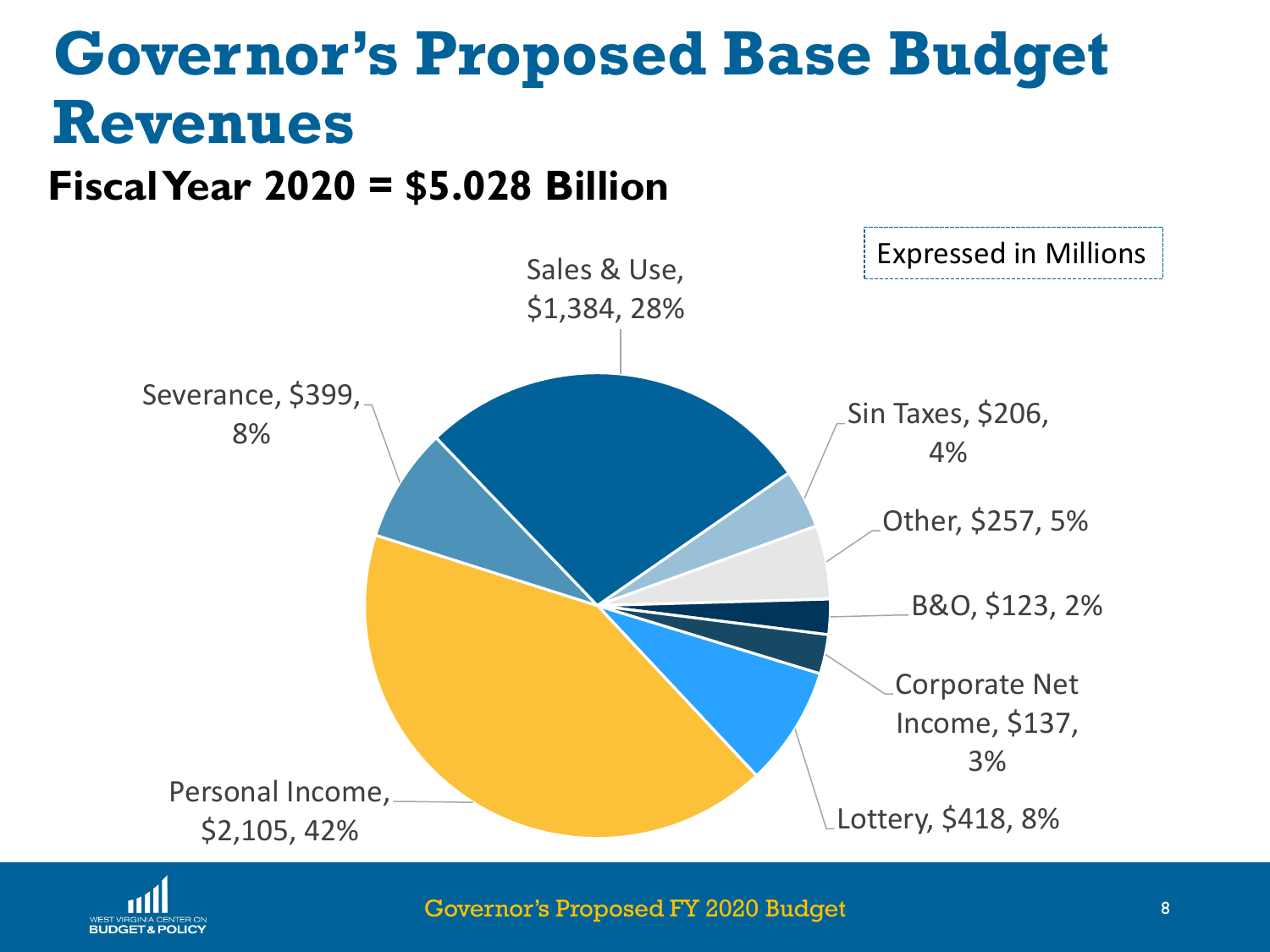### **Stagnant Base Budget Collections Lottery & General Revenue Collections, FY 2006-2020**

FY20 revenue projection is \$143 million above FY19 (original) projection





Governor's Proposed FY 2020 Budget 9 and 100 million 9 and 9 and 9 and 9 and 9 and 9 and 9 and 9 and 9 and 9 and 9 and 9 and 9 and 9 and 9 and 9 and 9 and 9 and 9 and 9 and 9 and 9 and 9 and 9 and 9 and 9 and 9 and 9 and 9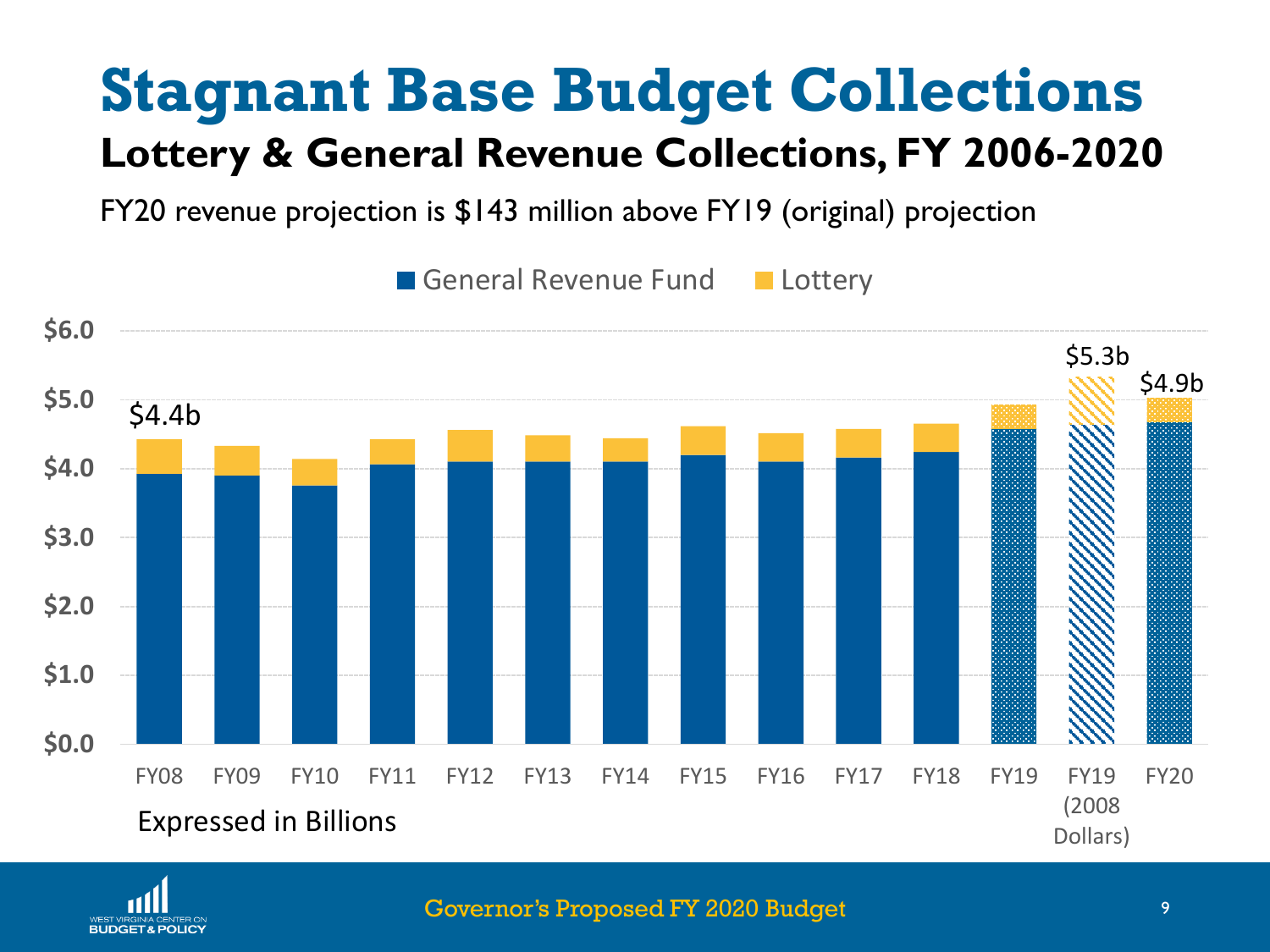# **Major Takeaways from Governor's FY 2020 Budget**

- $\checkmark$  Revenue projections could change based on shale and construction boom subsiding or another national recession.
- $\checkmark$  FY19 supplementals if approved means spending current surpluses before the end of the year.
- $\checkmark$  Six-Year Financial Plan shows no additional money for Medicaid or Higher Education from FY21-FY24, but substantial growth in corrections, PEIA, social services, and pensions.
- $\checkmark$  State continues to underfund higher education and had decided to not fill vacancies in state government (incentivizing privatization).
- $\checkmark$  Medicaid continues to be a shell game with the proper dedicated funding streams.
- $\checkmark$  Teacher and school service personnel pay raises (\$67.7m) are nearly equivalent to reductions in school aid formula (\$62.8m).
- $\checkmark$  Instead of expanding access to Pre-K or making it less expensive to go to college, public education reductions have been used to backfill budget.

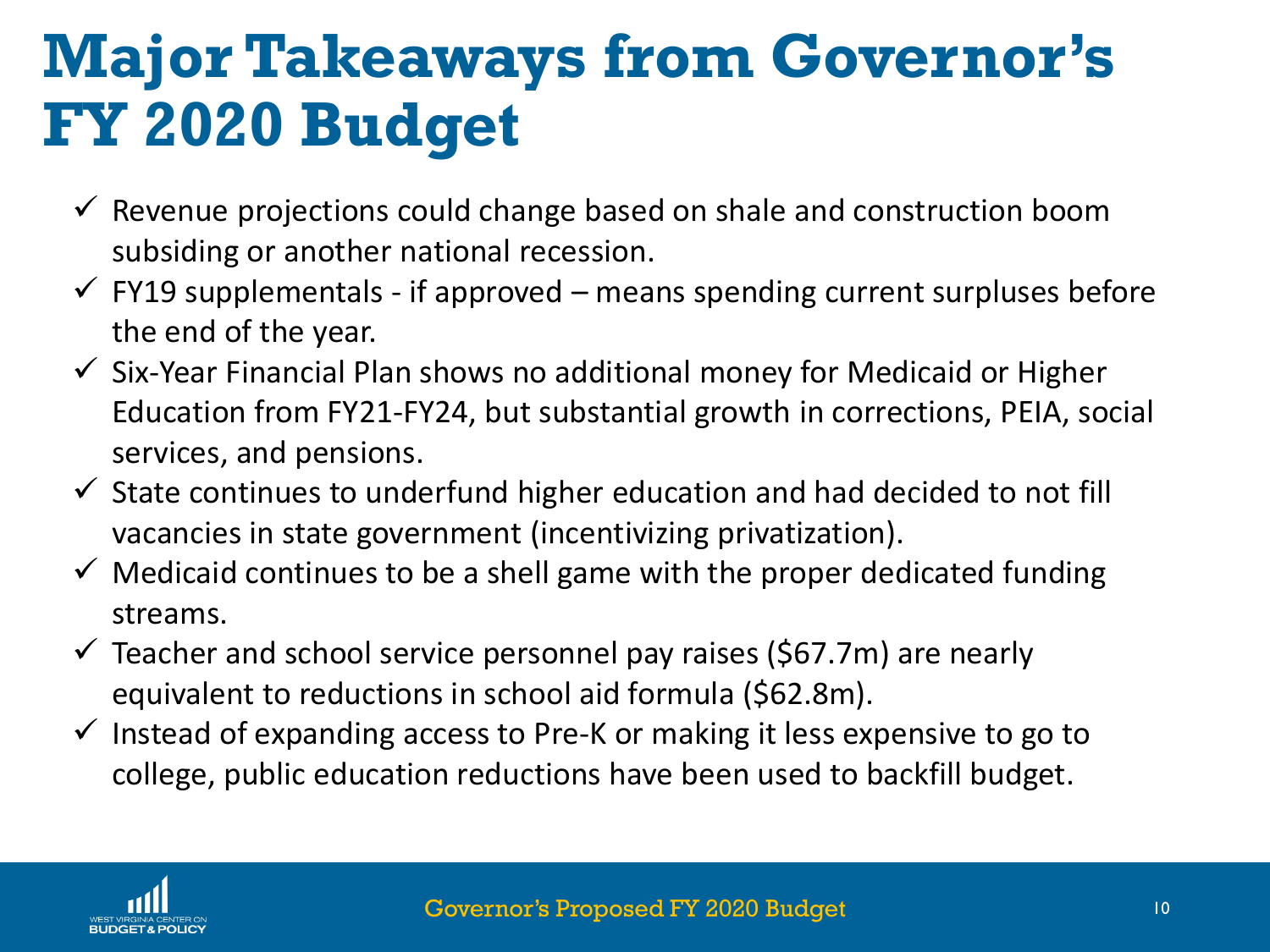## **West Virginia's Lost Decade**

### **Major Factors Impacting West Virginia's Budget Changes Over the Last Decade**

- **State Aid to Schools/ Colleges:** Student enrollment declined by 16,559 from 2008 to 2020 while local property taxes (local share) have increased (23.7% to 28.5%). If enrollment was at 2008 levels and local share was 23.7%, State Aid to Schools would be an additional **\$154.2 million** in GRF budget. In-state resident public college enrollment down **10,902** (FTEs) from 2011 to 2017.
- **Medicaid**: The Federal Medical Assistance Percentage (FMAP) has grown from **71.09** in 2014 to **74.34** in 2019. Other factors, Managed care (MCOs), one-time funds (surpluses), Rx savings, and Medicaid expansion has boosted health care sector.
- **Energy shift:** Natural gas production has grown **six-fold** from 2010 to 2017, while coal production is down 65 million tons from 2008 to 2017 (but up 20% since 2016). Mining (real) GDP up \$2.1 billion from 2008 to 2017, along with pipeline work.
- **Major tax changes**: Elimination of Business Franchise Tax (**\$150m**) and grocery tax (**\$167m**), reduction in Corporate Net Income Tax rate (**\$69m**), Workers' Comp Taxes (**\$250m** at peak) Increase in tobacco taxes **(\$76m),** Amazon law **(\$12m),** and online remote retailers **(\$20m).**
- **Great Recession:** Nonfarm employment down **6,200** from December 2007 to November 2018, down 15,000 from 2012 peak but up 10,000 from 2017 trough.
- **Population decline**: WV population declined by **50,932** from 2012 to 2018 (July 1).
- **Conservative Lottery Fund(s) estimate**: Between FY 2012 and FY2018, lottery funds had a average annual surplus of \$67 million or 13.6%.

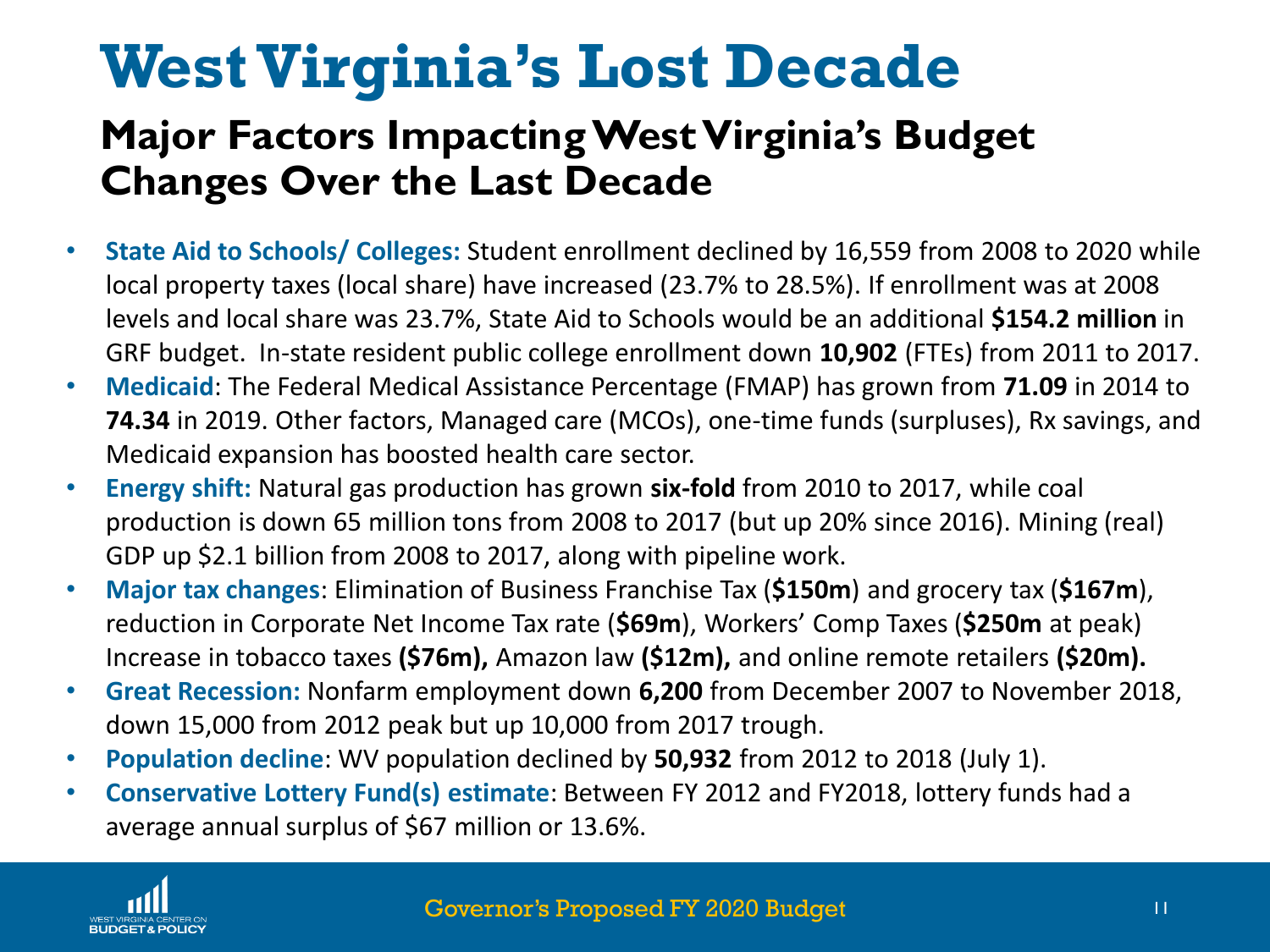### **Taxes are low and investments down**

#### **At 6.8%, FY 2018 GRF collections would be additional \$590 million**

General Revenue Fund collections as a Share of Personal Income





Governor's Proposed FY 2020 Budget 12 12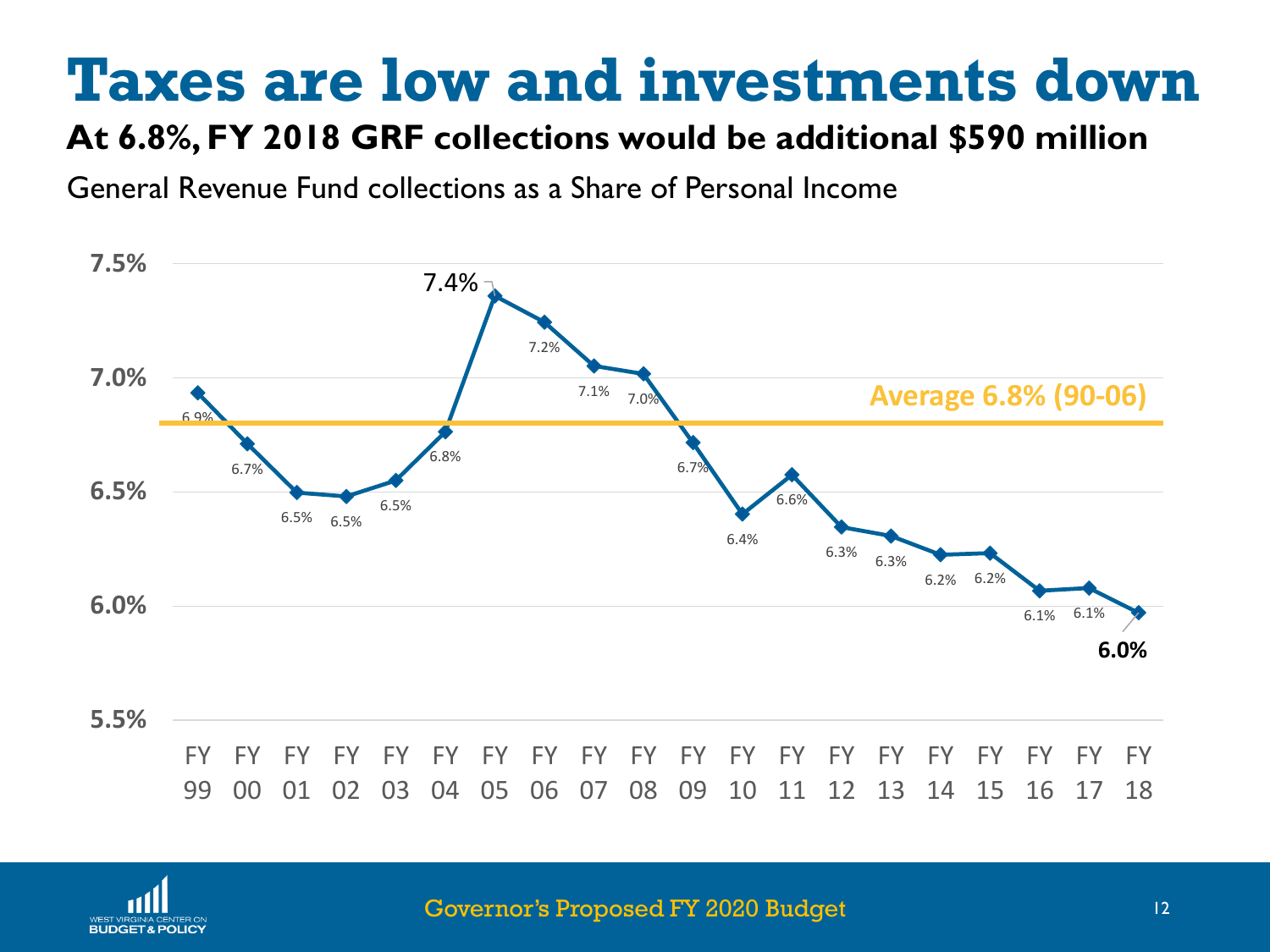### **Higher Education Funding Down \$60 million reduction from 2013 to 2019, \$130 million**

Base Budget Spending, FY 2008-FY 2020, Expressed in Millions



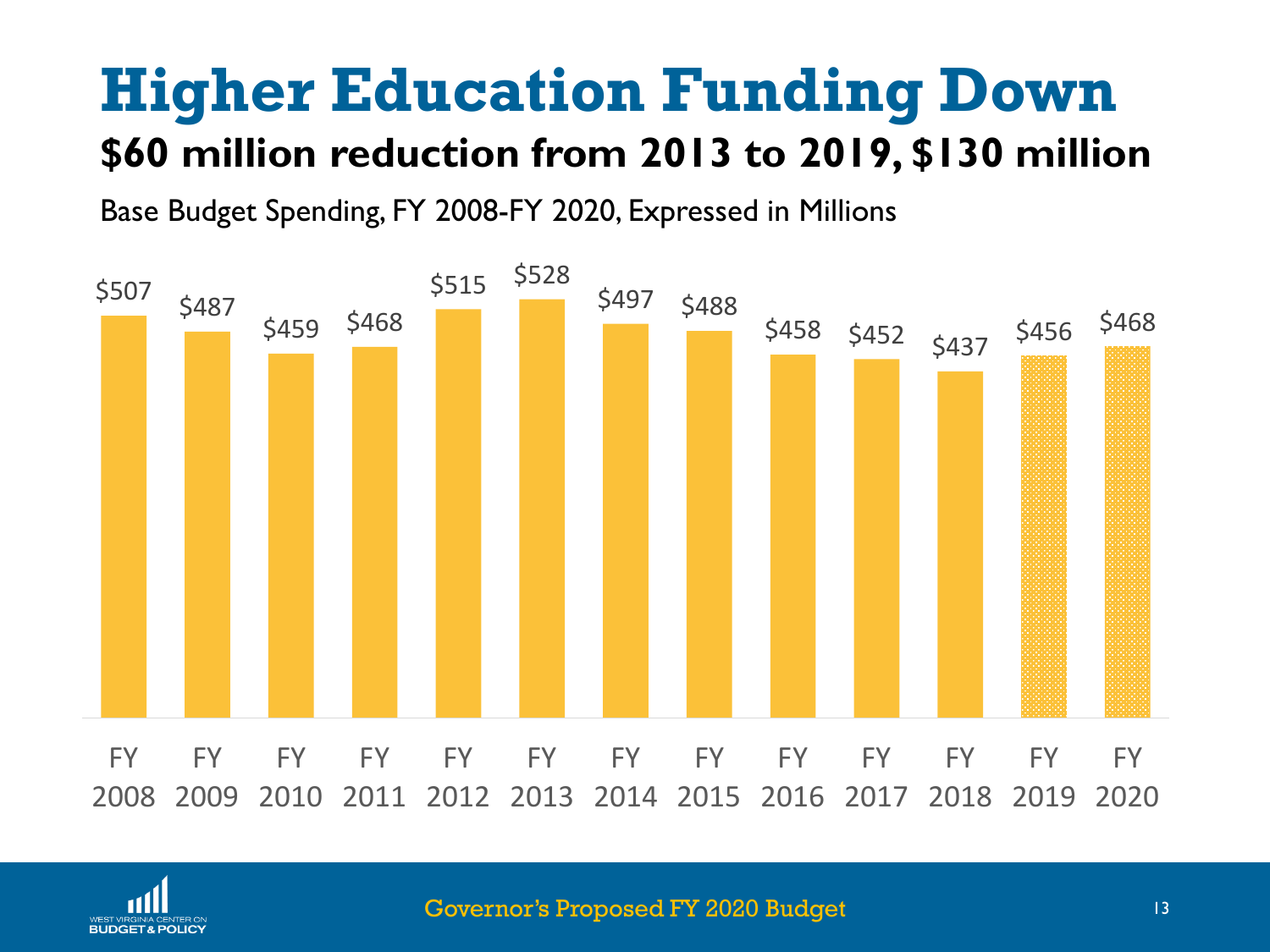# **Dramatic growth in foster care**

### **Social Services could grow by \$122 million by FY 2020**

Base Budget Spending, FY 2010-FY 2020, Expressed in Millions





Governor's Proposed FY 2020 Budget 14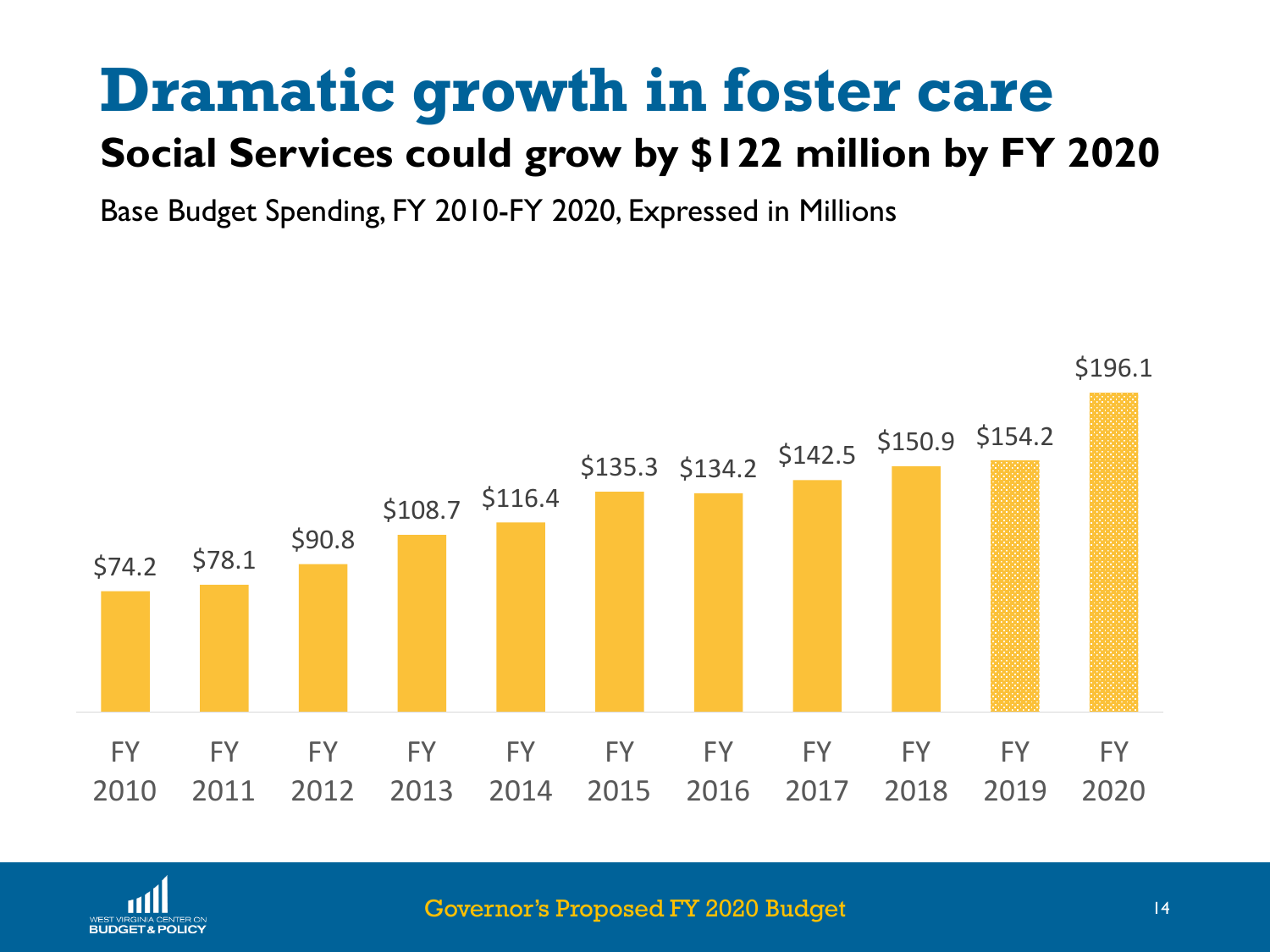# **West Virginia State and Local Taxes**

### **Shares of Family Income for Non-Elderly Taxpayers 2018**

■ Sales & Excise ■ Property ■ Income





Governor's Proposed FY 2020 Budget 15 15 15 15 15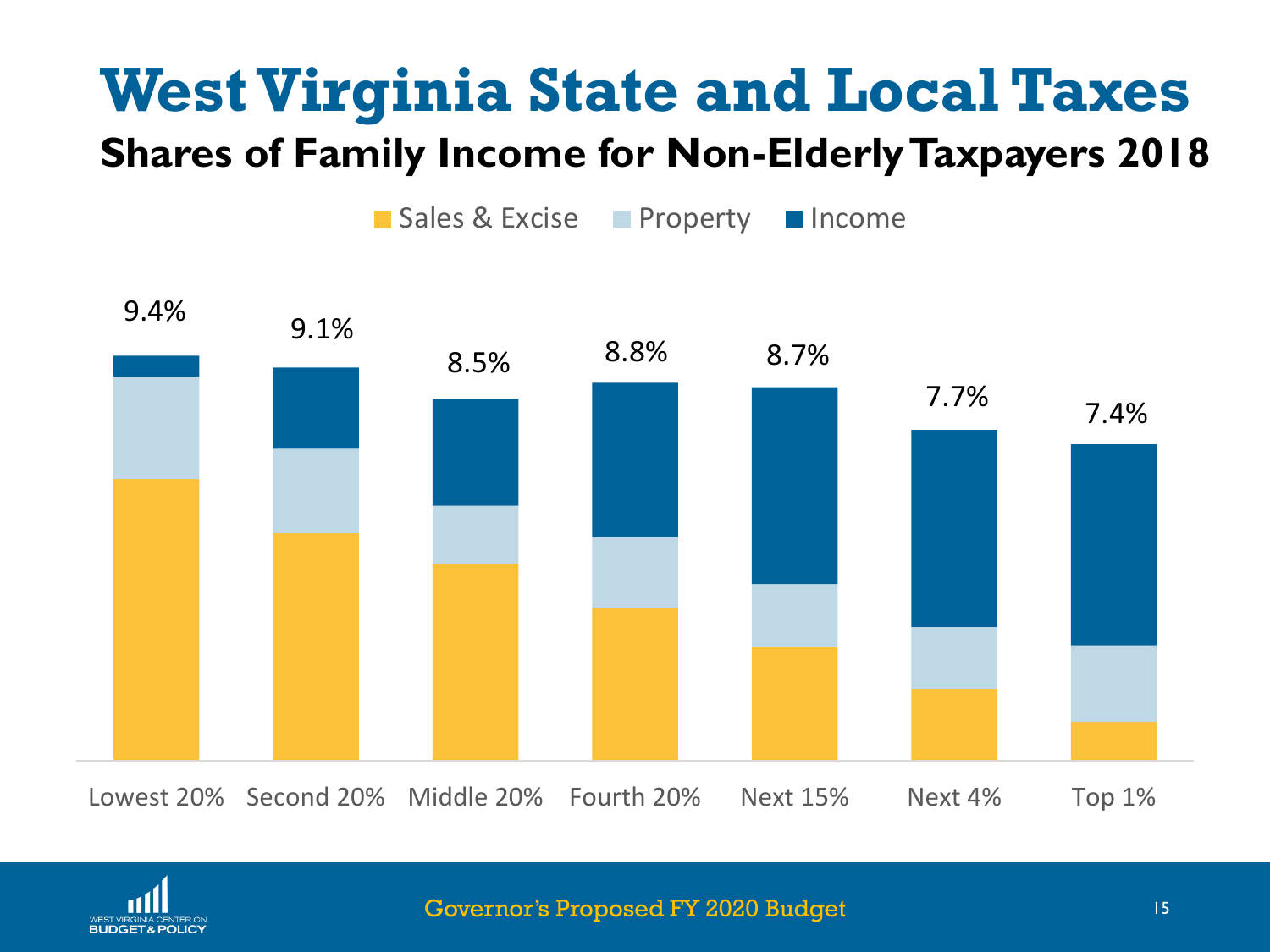# **Eliminating tax on Social Security**

### **Full repeal of state tax on Social Security favors wealthy**

Partial repeal favors upper-middle class most



|                                         | <b>Partial</b> | Full |
|-----------------------------------------|----------------|------|
| Share of Tax Cut Received by Bottom 80% | 67%            | 36%  |
| Share of Tax Cut Received by Top 20%    | 33%            | 64%  |



#### Governor's Proposed FY 2020 Budget 16 16 16 16 16 16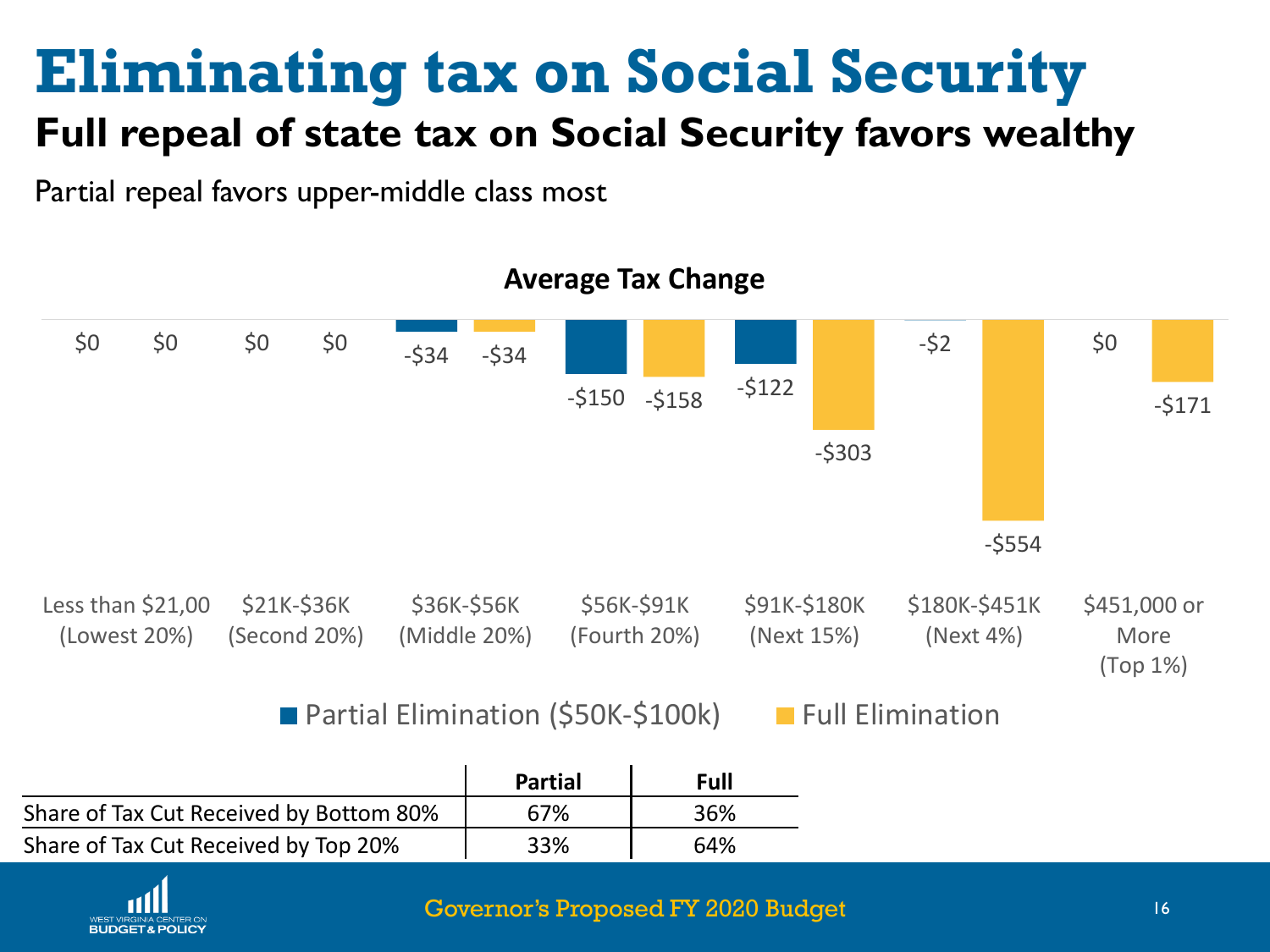### **Adding an Earned Income Tax Credit Partial repeal of state tax on Social Security**

Provides sizable tax cuts for bottom 80 percent w/ 15% refundable state EITC



**Average Tax Change**



Governor's Proposed FY 2020 Budget 17 17 17 17 17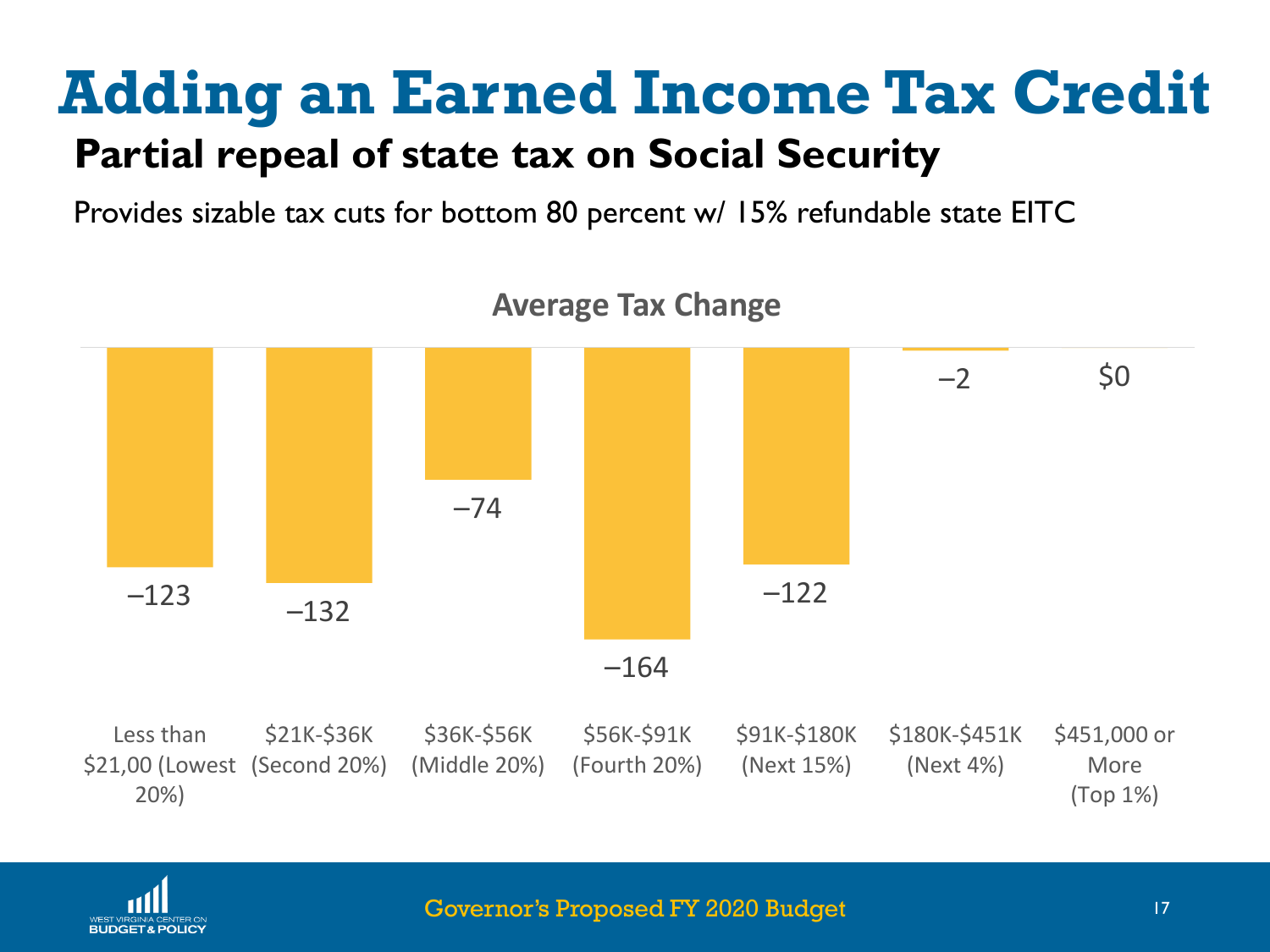## **Repeal of "Inventory" Tax Phase out industrial inventory, machinery, and equipment property tax**

\$130-\$140 million tax cut for mainly for manufacturers and coal producer (**SJR9 – 2018**)

• While 11 states tax inventory and M&E, 26 states tax M&E.

|      |                               | <u>VIIIIC II SIALES LAA IHVEHLUI V AHU IVIQL, ZU SIALES LAA IVIQL.</u><br>There is no obvious relationship between manufacturing |
|------|-------------------------------|----------------------------------------------------------------------------------------------------------------------------------|
| 23%  | \$29.6 Million<br>Inventory   | employment growth and/or industrial property tax rates or<br>states that tax BPPT between 2011-2017 (e.g. Texas/South            |
|      |                               | Carolina)<br>Highly exportable tax (76% in MN).<br>$\bullet$                                                                     |
|      | \$99.3 Million<br>Machinery & | WV effective industrial property tax rates are near national<br>$\bullet$<br>average.                                            |
| 77%  | Equipment                     | Small cost of doing business and it pays for public goods<br>manufactures need (schools, public safety).                         |
|      |                               | • Recent (2017) academic study found that removing the tax<br>lead to significant manufacturing jobs losses in Ohio.             |
| 2017 |                               | • Could result in tax shift (households) and/or less funding for<br>schools and other budget priorities.                         |

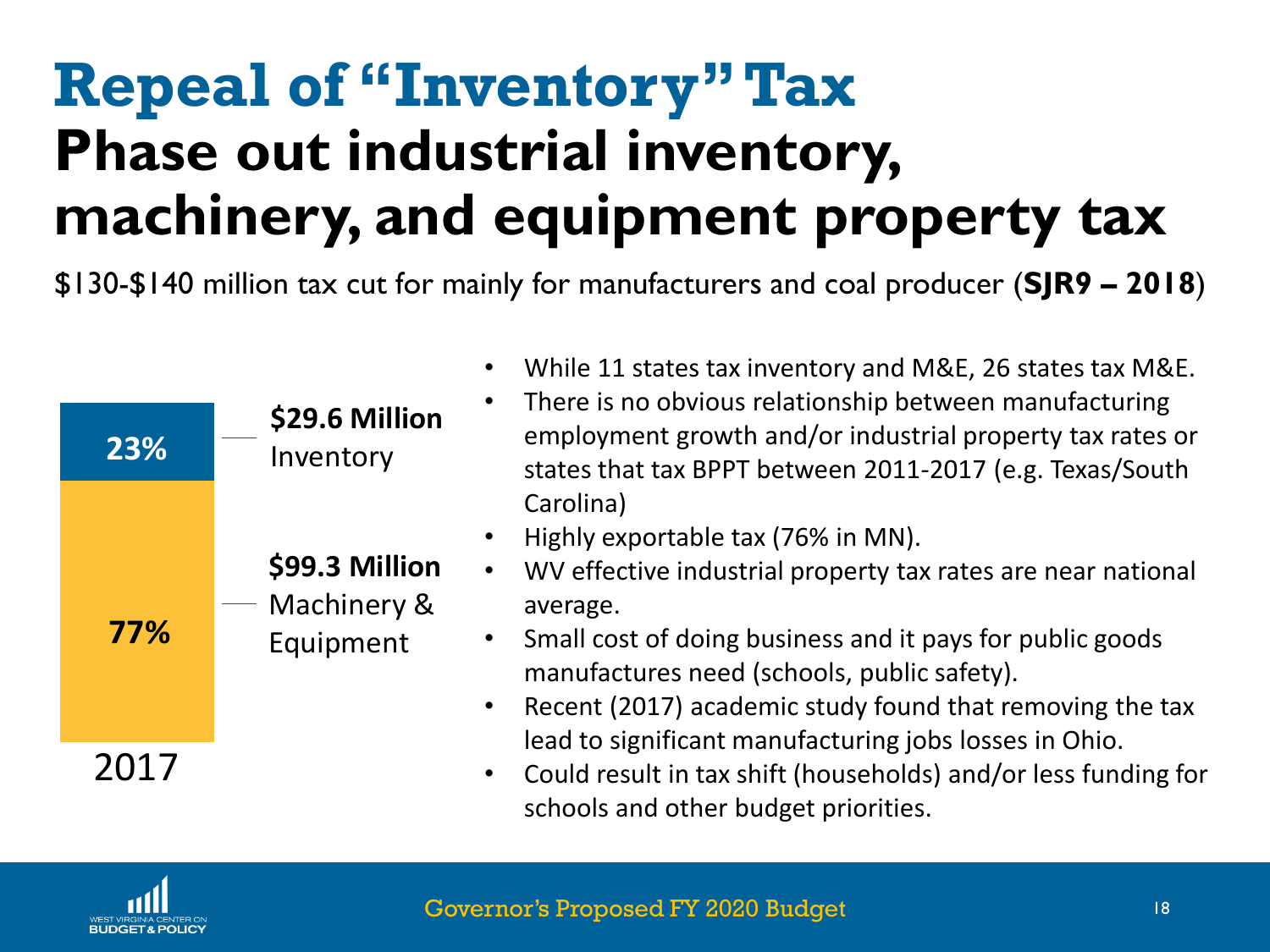# **Policies to Power Shared Prosperity**

- Raise state minimum wage
- Enact paid sick leave
- Create refundable state EITC
- Enact paid family & medical leave
- Boost child care assistance
- Fund the WV Future Fund by raising Severance Tax
- Close corporate income tax loopholes, reenact Estate Tax
- Increase tobacco and soda tax
- Make college debt free
- Invest in public education and expand affordable health care.

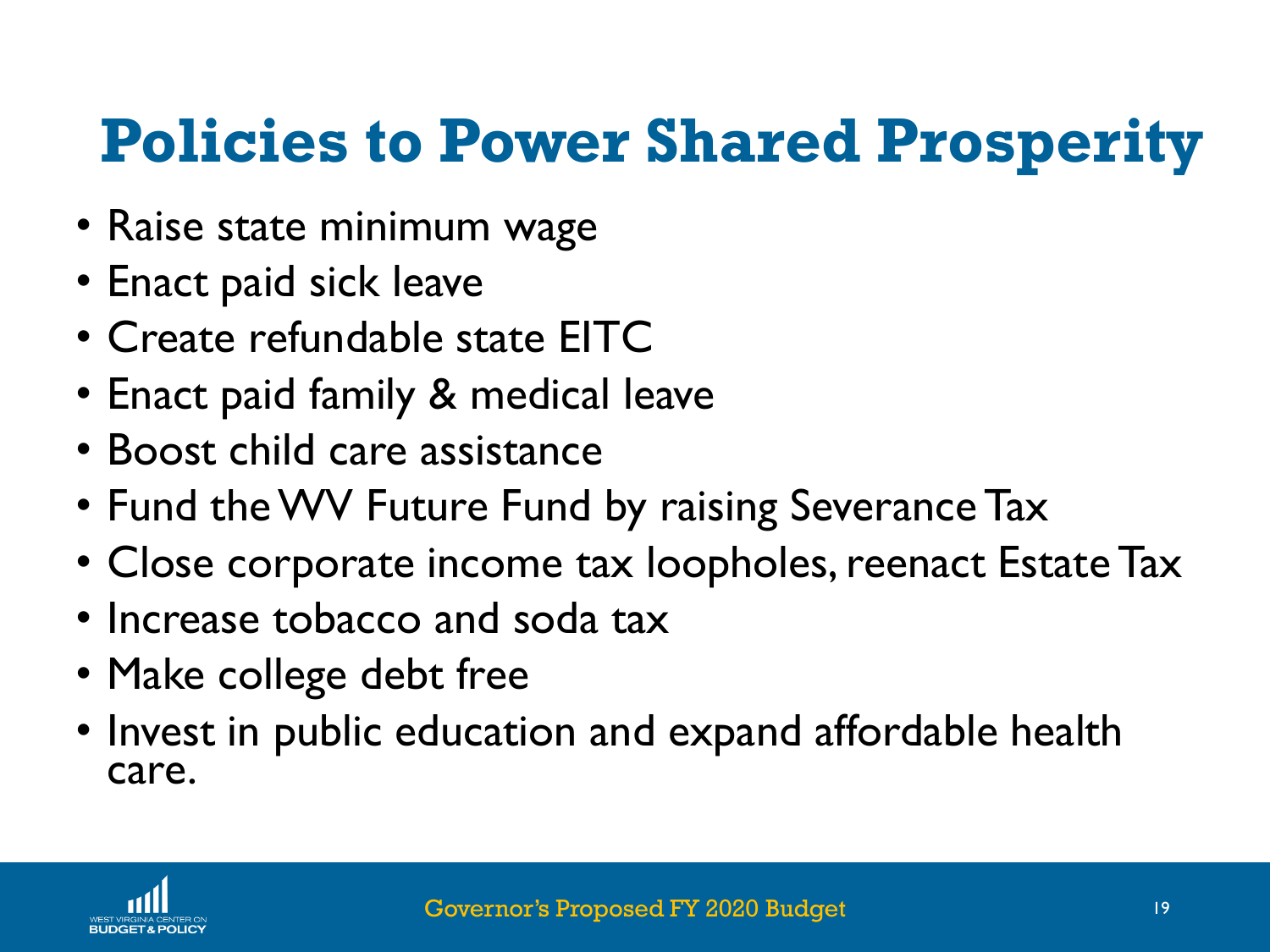### It's easy to join our mailing list!

**Just send your email address** by text message:

# Text **JOINWVCBP** to 22828 to get started.



Message and data rates may apply.



Governor's Proposed FY 2020 Budget 20 and 20 and 20